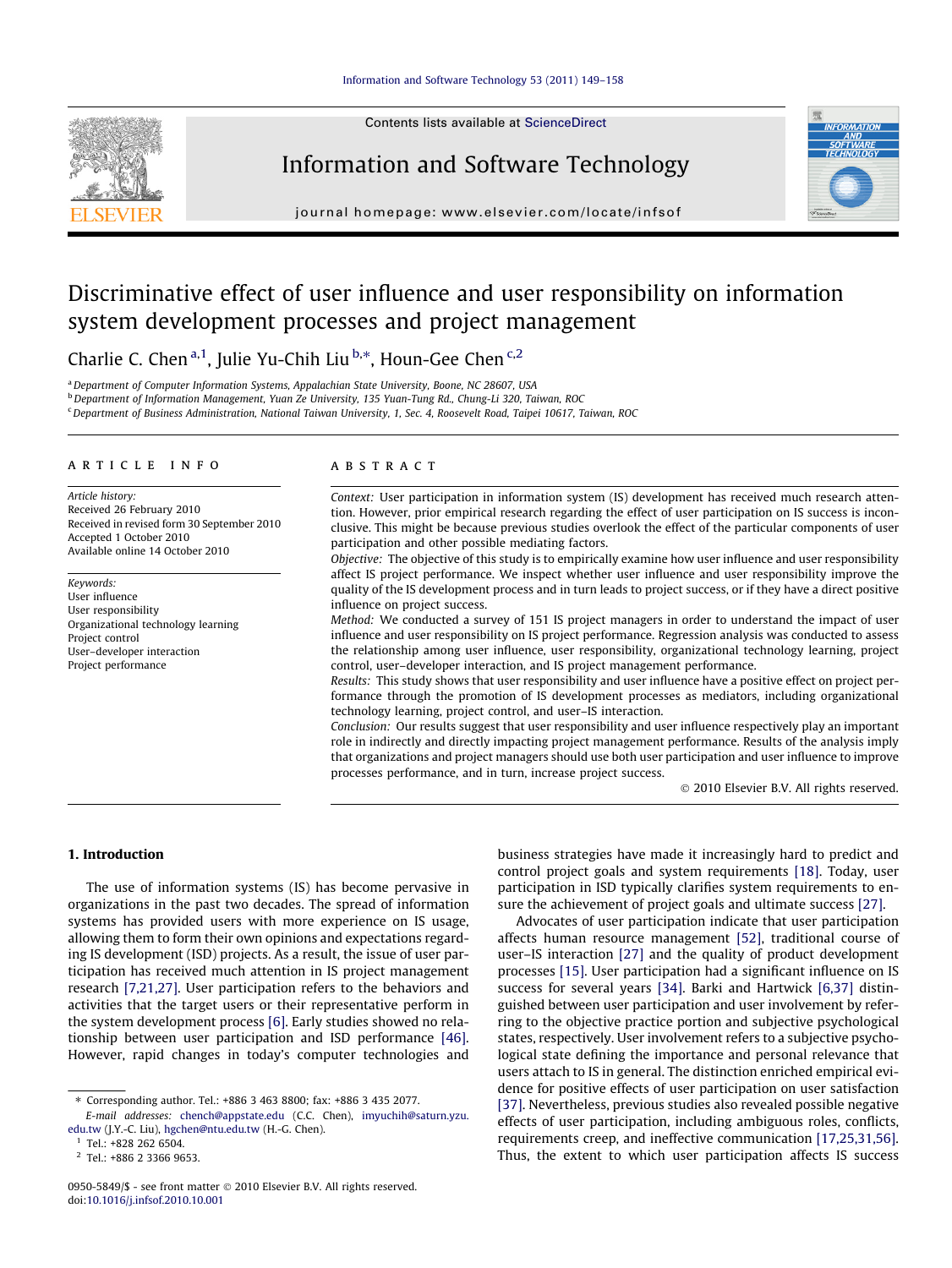remains elusive [\[21\].](#page-8-0) Possible reasons may be which components of user participation are employed and the use of models that are not sufficiently explanatory in system development [\[34\].](#page-8-0)

An examination of the relationship between user responsibility (or user influence) and project performance might help explain the inconclusive results of the literature on user participation/involvement. User responsibility and user influence are important measures of user participation and user involvement, respectively [\[22\]](#page-8-0). User responsibility refers to the assignment and activities reflecting a user's overall accountability to the success or failure of a project [\[22\]](#page-8-0). User influence grants users decision-making authority in system design [\[37\]](#page-9-0). Involving users in a project without granting them power and accountability can eventually lead to poor project performance. On the other hand, empowered users can influence the direction of the project for which they are responsible. Users feel psychologically empowered and engaged in the system when they are enable to reconfigure it [\[48\]](#page-9-0). This study selects user responsibility and user influence because these two components are commonly adopted, explaining why the results are comparable with previous studies [\[17,22,31,37\]](#page-8-0). For ease of exposition, this study adopts the term ''user participation" to refer to the general activities or behaviors of users during system development.

This study empirically examines how user influence and user responsibility affect the performance of ISD projects. We pose the following research questions: Does the practice of user responsibility (or user influence) prompt (or enervate) the quality of ISD processes, and which in turn influences project performance? Does the practice of user responsibility (or user influence) affect project performance only in the presence of established processes? The answers to these questions may allow project managers to plan interventions on involving users in projects to improve project performance.

#### 2. Theoretical background and hypotheses

Due to the rapid changes in today's business environment, user requirements fluctuate constantly to meet business goals, and have become increasingly hard to predict and control [\[18\]](#page-8-0). User participation refers to the assignment, activities and behaviors that users or their representatives perform during ISD process [\[22\]](#page-8-0). Advocates of user participation claim that effort of users on the project can reduce the uncertainty of user requirements [\[27\]](#page-8-0). Many researchers have suggested user participation as an effective way to ensure beneficial results in IS projects, including risk control [\[29\]](#page-8-0), user satisfaction [\[37\]](#page-9-0), management quality [\[45\]](#page-9-0) and system quality [\[34\]](#page-8-0).

However, previous research also found that user participation can pose more threats to the implementation of IS due to its unknown complexity [\[56\]](#page-9-0). IS project teams only benefit from the selection of appropriate user participants [\[31\].](#page-8-0) Users lacking knowledge or a clear sense of requirement, or users differed amongst themselves in their requirements might lead to requirement uncertainty [\[31,41\].](#page-8-0) Fluctuating requirements could impair the climate of the project and the trust between the users and IS personnel. This in turn could lead to conflicts between users and IS personnel that require significant effort and time to resolve, therefore decreasing process performance [\[17\]](#page-8-0).

To mitigate the potential negative effects of user participation in the ISD process, and encourage active user participation, several methods and managerial intervention are proposed, including prototyping [\[11\]](#page-8-0), user partnering [\[27\]](#page-8-0) and user empowerment [\[48\].](#page-9-0) For instance, prototyping helps users understand the specification of system design as their requirements are transformed into system specification [\[11\]](#page-8-0). User partnering activities provide an opportunity for users to recognize potential problems, clarify roles and responsibilities, allocate resources, and develop procedures for cooperation [\[27\]](#page-8-0). In addition, empowered users who know their roles and responsibilities can better control their own progress [\[48\]](#page-9-0). Users might have their own opinion regarding system features that do not meet their needs. Users need power to influence the direction of a project goal if a conflict surfaces. User influence empowers users to exercise their right to work with others and to ensure their needs are deliver in the system [\[17\]](#page-8-0). Responsibility of users enhances the motivation of users to collaborate with IS personnel, which in turn promotes communication and strengthens the organizational learning process required to acquire technology. Thus, empowerment and responsibility are regarded as facilitating conditions that increase the odds of IS success [\[48\].](#page-9-0) Although user influence and user responsibility are apparently pertinent to project performance, the IS literature related to user participation often overlook these topics.

This study proposes that IT project managers must also be aware of user responsibility and user influence. The exploration of a potential mediation may help explain exactly how user influence (or user responsibility) affects the ability of an ISD project team to achieve successful project management. Since user participation reshapes the process of product development [\[15\],](#page-8-0) this study adopts three ISD processes as mediating factors to reveal the effects of user influence and user responsibility on project success. The adopted ISD processes include organizational technology learning, project control, and user–IS interaction [\[41\]](#page-9-0). [Fig. 1](#page-2-0) shows the relationships of the proposed model.

This study applies coordination theory, trust theory, and organizational learning theory to clarify the relationships in the proposed model. Coordination theory requires that tasks be allocated across organizational members, and communication and control mechanisms must facilitate the necessary information exchanges and decisional autonomy required for effective collaboration and decision-making [\[53\]](#page-9-0). Users with responsibility have greater motivation to communicate with IS personnel and to monitor the progress toward project success. Trust theory indicates that environmental or task uncertainty requires a greater degree of trust among individuals or groups [\[35\]](#page-8-0). User responsibility reflects the common goal of project success among users and IS personnel. A common goal is one of the attributes that create a propensity to trust [\[35\]](#page-8-0) in dealing with uncertainty. Adopting the outcome perspective, Anderson and Narus [\[2\]](#page-8-0) defined trust as a party's belief that another party will perform actions that will create positive outcomes for the party as well. Trust-based interaction helps different parties achieve the same project goal. Finally, organizational learning theory has considerable relevance to the practice of IS development [\[3\].](#page-8-0) Organizational learning occurs constantly through different phases of the software development life cycle. For example, requirement analysis is a typical organizational learning activity that occurs in the initial planning and analysis phases. The following sections use coordination theory, trust theory, and organizational learning to present the hypotheses of this study.

## 2.1. Effect of user influence and user responsibility on project performance

Requirement specification is a chaotic and iterative process among stakeholders. IS project team members must continuously solicit feedback from other team members to refine system requirements and features until an agreement is reached [\[33\].](#page-8-0) The various perceptions of stakeholders involved in an IS project often hinder the development of mutual understanding, and ultimately, the ability to achieve project success [\[43\]](#page-9-0). IS developers have difficulty reconciling requirements and specifications with user needs due to the perception gap. Granting users the authority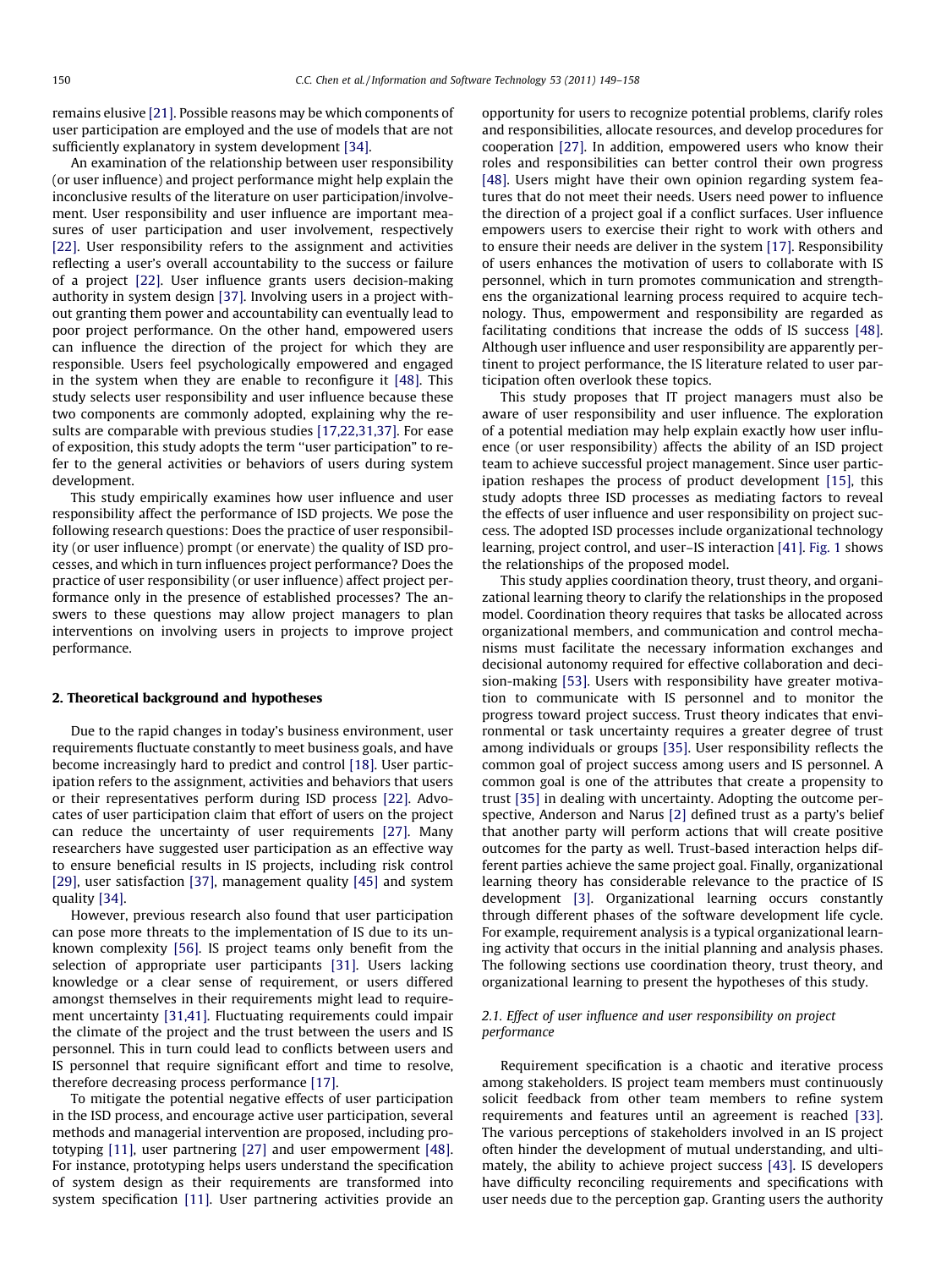<span id="page-2-0"></span>

Fig. 1. Proposed research model.

to implement their opinions on IS projects can ensure that the resulting product addresses user needs [\[7\].](#page-8-0) Through decisionmaking, users have the opportunity to understand clearly how the project can be improved. Previous research shows that a high degree of participation by project stakeholders, specifically user influence, improves the success rate of ISD outcomes [\[30\]](#page-8-0). Therefore, project managers should ensure that users are actively involved in the requirement determination process to avoid project failure. Based on this background, this study proposes:

H1a. User influence is positively related to project performance.

Uncertainty is one of the primary risks of IS project success [\[29\].](#page-8-0) A lack of user participation in the ISD process is one of the factors that lead to uncertainty [\[27\].](#page-8-0) Vested with responsibility, users would continue to develop more complex relationships with the adopted system via inspection. User inspection during the ISD process reduces requirement uncertainty and improves system responsiveness [\[33\]](#page-8-0). User responsibility ultimately makes users accountable for specific elements of project success. Responsibility and common goals are two factors that not only contribute to a general experience of trust, but also create a propensity to trust [\[35\]](#page-8-0) between users and IS personnel. Trust enables individuals to deal with task uncertainty, and reduce the uncertainty [\[35\].](#page-8-0) Individuals or parties that trust each other are likely to subjugate their own needs and egos in pursuit of a common goal [\[28\].](#page-8-0) The positive attitudes characteristics of trust promote knowledge sharing, which in turn clarifies system requirements and project goals. Sharing responsibilities with users, which enables users and IS personnel to work effectively as a team, is positively associated with project outcomes [\[45\]](#page-9-0). However, early findings of negative effects associated with user participation dispute the assumption of the positive effects of user participation on ISD projects. Empirical research on user responsibility in the IS field is limited. According to the trust theory and limited IS literature, this study proposes:

H1b. User responsibility is positively related to project performance.

## 2.2. Effect of user influence and user responsibility on organizational technology learning

Organizational technology learning refers to the technology knowledge or skill acquired by the interaction or activities of a firm [\[13\].](#page-8-0) Requirement analysis is a typical organizational learning activity that occurs in the initial planning and analysis phases. Within the user influence, IS personnel would provide information via intensive interaction to help users make proper decisions. Intensive user–IS communication is a necessary activity for improving the effectiveness of analysis and design in high technology development projects [\[7\]](#page-8-0). This process treats IS professionals as knowledge disseminators, spreading both technology and functional knowledge in an organization [\[43\].](#page-9-0) Many IS developers view system development in a technical way, but users view it in a functional or organizational way. Both IS developers and users can provide valuable insights on how to implement and use systems. These distinct perspectives provide opportunities for learning in a user-influenced environment [\[50\]](#page-9-0). Therefore, this study proposes:

H2a. User influence is positively related to organizational technology learning.

The extent of user responsibility is a good indicator of the degree of organizational technology learning. For instance, a user is more likely to examine work in progress and incorporate their comments into the design of a system if that user feels responsible for the quality of the adopted system. A clear user role and responsibility help users perform their assigned roles and get involved with design activities during system development. The execution and discussion of design activities lead to organizational technology learning. Research shows that increasing user responsibility can help an organization successfully develop cross-functional integration [\[16\].](#page-8-0) Cross-functional integration provides users the opportunity for technology learning in an organization. Based upon the organizational learning theory [\[3\]](#page-8-0) and characteristics of user influence and user responsibility, this study proposes the following hypotheses:

H2b. User responsibility is positively related to organizational technology learning.

#### 2.3. Effect of user influence and user responsibility on project control

Project control is the manager-initiated continuous improvement process that prevents deviations from desired outcomes to achieve the project goal, including cost, schedule, and performance. Most ISD projects involve interdependent parties, including users, IS staff, managers, and vendors. Each party has its own domain knowledge, interests to represent, and goals to achieve.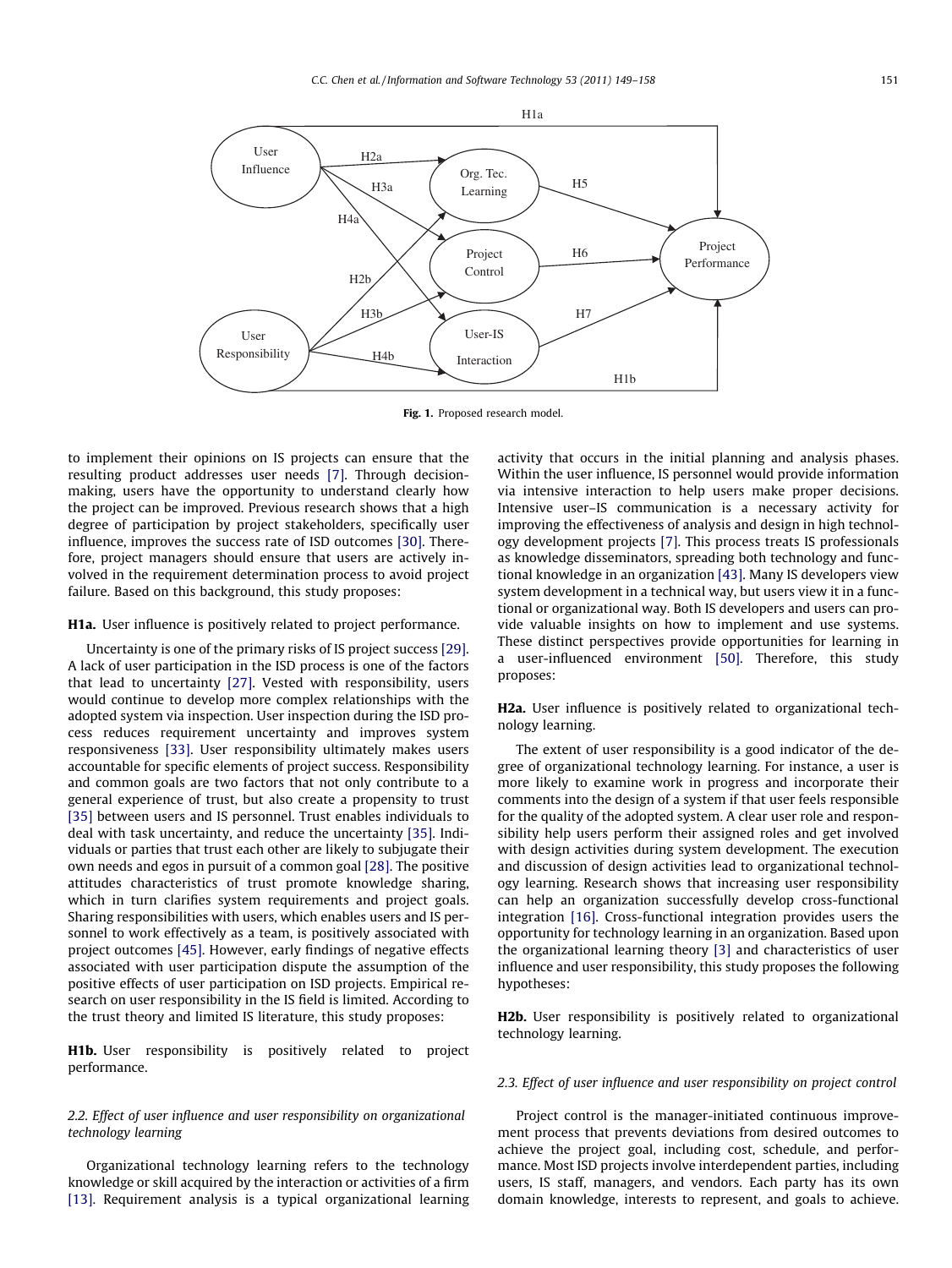Different parties or stakeholders perceive software projects in different ways [\[46\]](#page-9-0), and have different perceptions of project risk [\[27\]](#page-8-0). Project managers might consciously ignore certain risks due to conflicts of interest. Compared to project insiders (IS personnel), project outsiders can identify more risks and make better decisions to continue, stop, or radically restructure the project [\[29\].](#page-8-0) Given the authority of decision-making, users have opportunities to continuously provide their opinions and feedback to IS developers and managers to refine the course of implementation or system features until consensus is reached. Iterative inspections allow users and managers alike to develop realistic expectations of the technologies, schedule, budget, and performance, fostering effective project control. Based on this background, we expect:

### H3a. User influence is positively related to project control.

Effective management of project control must adequately consider user needs and opinions [\[40\].](#page-9-0) In addition to considering IS personnel, who make decisions in private to fulfill their interests, the project control management requires active collaboration among stakeholders to reach project goal consensus. Encouraging user participation by assigning them responsibilities for system development results might create a sense of ownership of the IS project. The sense of project ownership energizes users to communicate with IS personnel and be involved in design activities during system development. Specifically, users are more likely to actively participate in controlling the project by critiquing, reviewing, and checking development progress to ensure consistency between practical execution and original planning in terms of project goals, quality, budget, and schedule. The implementation of project control relies on assigning the appropriate users to control the schedule and budget, and encouraging them to take responsibility for the project [\[38\]](#page-9-0). Therefore, we expect:

H3b. User responsibility is positively related to project control.

## 2.4. Effect of user influence and user responsibility on user–IS interaction

In most IS projects, stakeholders must work together as effectively as possible to maximize the attainment of shared organizational goals. However, the user–IS chasm exists in most IS projects because of inherent knowledge and skill gaps between users and developers [\[17\].](#page-8-0) As a result, most users are unmotivated to engage in discussions with IS personnel, and vice versa. IS developers often play a dominant role, while users play a dependent role, resulting in poor user–IS interaction. To improve the quality of user–IS interaction, IS management must shift the dominance/ dependence roles among users and analysts [\[7\].](#page-8-0) User influence stresses adopting user opinions and user decisions, and is one way to switch dominance/dependence roles between users and IS personnel. In this case, IS personnel would actively discuss with users to better understand their decision points and achieve common goals. Similarly, to make decisions, users need to understand problems and solve them with IS developers. Solving problems together forces active interaction as a part of a formal or informal process, and facilitates knowledge exchange and integration in IS development teams. Knowledge exchange and integration enhances technology learning and user–IS interaction quality [\[14\].](#page-8-0) Based on this background, this study proposes:

## H4a. User influence is positively related to user–IS interactions.

As mentioned above, sharing responsibility with users is a process approach for systems development. This approach creates a propensity to trust that overpasses inherent relationships [\[28\]](#page-8-0) between users and IS personnel. Trust theory asserts that trust can

lead to behavioral expectations among individuals and groups, improving their communication and encouraging them to manage uncertainty or risk through their interactions [\[28\]](#page-8-0). Thus, sharing the responsibilities of project success with users and IS personnel encourages cooperative behavior and quality communication, which enables them to work together to achieve consensus for project success. Based upon trust theory and the limited IS literature, this study proposes:

H4b. User responsibility is positively related to user-IS interactions.

## 2.5. Effect of organizational technology learning, project control, and user–IS interaction on project performance

Technical knowledge is essential in any IS development project. A lack of required knowledge among project personnel poses a significant risk to project success [\[29\].](#page-8-0) Users that lack the required knowledge for a project hardly contribute useful ideas during ISD processes [\[31\]](#page-8-0). As project stakeholders gain familiarity with required knowledge, they become aware of relevant technical support and problem solving needed for a project [\[36\].](#page-9-0) Effective technology learning enriches user knowledge, helping them transform their needs into formal system requirements and communicate their needs to the development team. Jiang et al. [\[26\]](#page-8-0) showed that organizational technology learning plays a mediating role in minimizing the risk of lack of skill on project performance. Vandenbosch and Higgins [\[52\]](#page-9-0) showed that IS success depends upon IS members' learning effectiveness, and encouraged future research to examine the direct relationship between learning and product success. In fact, many IS researchers and practitioners conclude that organizational technology learning has a positive effect on IS outcomes and organizational outcomes [\[8,33,51\].](#page-8-0) Based on the literature, this study expects:

H5. Organizational technology learning is positively related to project performance.

Control theory is extensively adopted in the literature, and specific controls are essential to IS development [\[25,55\].](#page-8-0) Here, project control refers to management attempts to influence IS project team members to make progress in accordance with project goals. Software projects that are well planned and controlled are likely to be within budget and schedule. Many firms deploy information systems to support their business strategies in today's competitive environment. In order to deliver a system to meet business goals despite rapidly changing business strategies, proper controls for IS projects are essential [\[55\].](#page-9-0) An effective control system must address the multi-dimensional criteria of project performance [\[47\]](#page-9-0) such as cost, schedule, regulatory compliance and user requirements. Control mechanisms can help project managers assess project progress vis-à-vis overall project goals, as well as quality, budgetary, and scheduling targets. Henderson and Lee [\[23\]](#page-8-0) suggest that project performance is significantly related to project goals and outcome standards established by managers. Proper control mechanisms are important to IS project implementation [\[55\].](#page-9-0) Thus, this study hypothesized that project control is an antecedent of project performance and a possible mediator between user influence (or user responsibility) and project performance:

# H6. Project control is positively related to project performance.

The quality of user–IS interaction is critical for improving software project management performance [\[4\].](#page-8-0) System development depends heavily on users to actively contribute their opinions and domain knowledge to the IS developers [\[26\]](#page-8-0). However, users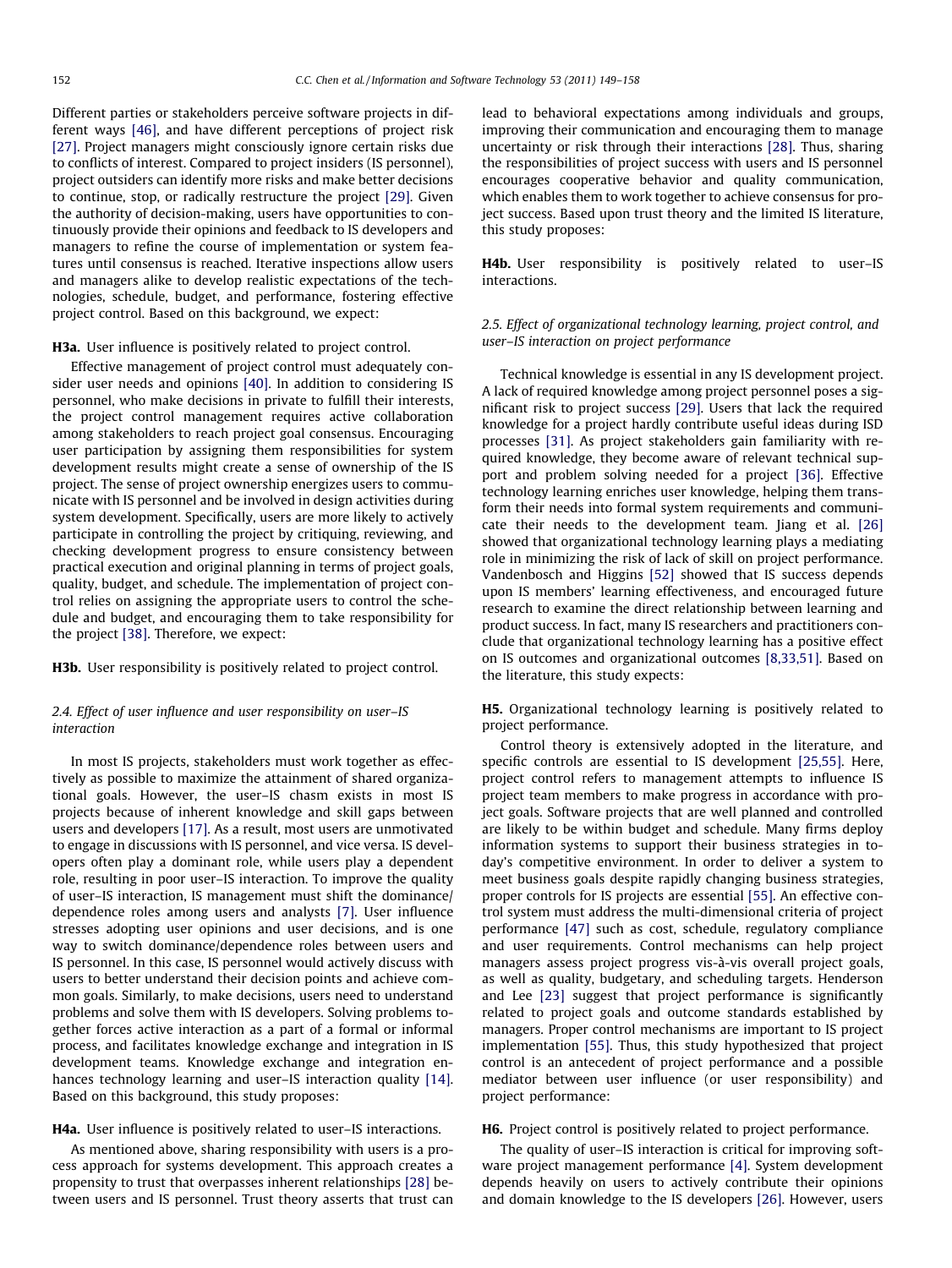and IS personnel in most IS projects often have different knowledge and interests [\[27\].](#page-8-0) The uncertainty resulting from differences in understanding between users and IS personnel is one of the major risks in an IS project [\[29\].](#page-8-0) IS project managers must strive to reduce this gap to achieve a consonant view among stakeholders. User–IS interaction enables the exchange of perceptions, interests and objectives among users and IS personnel and also reduces gaps in mutual understanding during communication. Such interaction is regarded as horizontal coordination [\[41\]](#page-9-0). Boehm suggested that effective interaction between users and IS personnel is important for defining project scope and controlling project changes [\[9\].](#page-8-0) Therefore, effective user–IS interaction is needed for a common understanding of system requirements and project goals, and considered a prerequisite of project success. Based on the literature and the horizontal coordination theory [\[41\],](#page-9-0) we propose the following hypothesis:

H7. User–IS interaction is positively related to project performance.

#### 3. Research design

This section presents the specifics of our research design, including sample population and survey measurements.

#### 3.1. Sample

Questionnaires were mailed to 500 IT managers in the US, who were randomly selected from the membership records of the Project Management Institute (PMI) Information Systems Special Interest Group (<http://www.pmi-issig.org/>). Members of the group were expected to be familiar with software project activities and outcomes. Postage-paid envelopes for each questionnaire were enclosed. All respondents were requested to respond the survey based on their recent experience in an IS project, and all were assured that their responses were confidential. Of the initial surveys mailed, 85 valid responses were received. In order to increase the response rate, two follow-up mailings were conducted. The total number of responses obtained from the three rounds of surveys was 151.

Non-response bias occurs when the survey respondents do not represent the overall target sample. One test for potential nonresponse bias is to compare demographic data between early and late respondents [\[49\]](#page-9-0). The t-test scores were calculated for the means of key demographics (work experience, project duration, and team size) obtained in the first and third mailings to test for significant differences. Since no significant differences were found, all respondents were combined in subsequent analyses. Table 1 shows the demographic features of the sample. Project duration and team size, which are widely believed to affect project performance, were included as control factors in the analysis.

## 3.2. Measures

User influence refers to the extent to which members of an organization affect decisions related to the final design of an information system [\[37,46\]](#page-9-0). Three items adopted from Barki and Hartwick [\[22\]](#page-8-0) were used to measure this construct: (a) the influence of users in decision-making, (b) the user opinions considered, and (c) the overall user influence on a system. The questionnaire asked the respondents to indicate the extent of the influence that users generate during the system development. Each item was presented such that the greater the score, the higher the extent of the particular item, from "not at all" (1) to "a complete extent" (5). [Table 2](#page-5-0) shows the items used to measure this and other constructs.

| а | וחו |  |
|---|-----|--|
|   |     |  |

| Table 1                  |  |
|--------------------------|--|
| Demographic information. |  |

| Variables             | Categories             | Number | Percent |
|-----------------------|------------------------|--------|---------|
| Gender                | Male                   | 97     | 64      |
|                       | Female                 | 54     | 36      |
| Job position          | IS Manager             | 61     | 40      |
|                       | Project Leader         | 79     | 52      |
|                       | <b>IS Professional</b> | 11     | 8       |
| Industry type         | Service                | 117    | 77      |
|                       | Manufacturing          | 34     | 23      |
| # of IS employee      | < 11                   | 9      | 6       |
|                       | $11 - 100$             | 35     | 23      |
|                       | $101 - 500$            | 38     | 25      |
|                       | >500                   | 69     | 46      |
| Avg. team size        | -8                     | 40     | 26      |
|                       | $15 - Aug$             | 63     | 42      |
|                       | $16 - 25$              | 30     | 20      |
|                       | $\geqslant$ 26         | 18     | 12      |
| Avg. project duration | <1 year                | 83     | 55      |
|                       | $1-2$ years            | 52     | 34      |
|                       | $2-3$ years            | 10     | 7       |
|                       | >3 years               | 6      | 4       |

Total sample size: 151.

User responsibility refers to the assignment and activities reflecting a user's overall accountability or leadership for the ISD project [\[22\]](#page-8-0). Many items of user responsibility have been suggested in the literature, including having responsibility for system success, being a project team leader, selecting hardware or software, estimating costs, or requesting additional funds [\[22\].](#page-8-0) A subset of these items was used to measure user responsibility, listed in [Table 2](#page-5-0). Each item was presented such that the greater the score, the higher the extent of the particular item, from "not at all"  $(1)$  to "a complete extent"(5).

Organizational technology learning indicates the ability of an organization to adapt technology and acquire knowledge to changing business needs [\[13\].](#page-8-0) The original instrument was developed by Cooprider and Henderson [\[13\]](#page-8-0) and further examined by Nidumolu [\[41\]](#page-9-0). Four questions measured acquired knowledge in using key technologies, using development techniques, supporting user businesses, and overall knowledge obtained through the project. Respondents were asked to indicate the extent the items typically occurred when developing information systems in their organizations. Each item was presented such that the greater the score, the higher the extent of the particular item, from ''never" (1) to ''always" (5).

Project control describes the extent of control over project outcomes and processes. Measurement items, which were adapted from Nidumolu [\[41\],](#page-9-0) included effective control over project costs, effective control over project schedule, adherence to audit and control standards, and overall control exercised over the project. The control is achieved using methods, tools and procedures of well structure and formalism to deal with the complex and uncertain task of IS development. Respondents were asked to indicate the extent of the items typically occurring when developing information systems in their organizations. Each item was presented such that the greater the score, the higher the extent of the particular item, from "never"  $(1)$  to "always"  $(5)$ .

User–IS interaction represents the interactions between users and IS developers during systems development. Items adopted from Nidumolu [\[41\]](#page-9-0) measured: complete training provided to users, quality communication between IS unit and users, feelings of users' participation, and overall high quality of interaction. Respondents were asked to indicate the extent the items typically occurred when developing information systems in their organizations. Each item was scored using a five-point scale ranging from "never"  $(1)$  to "always"  $(5)$ .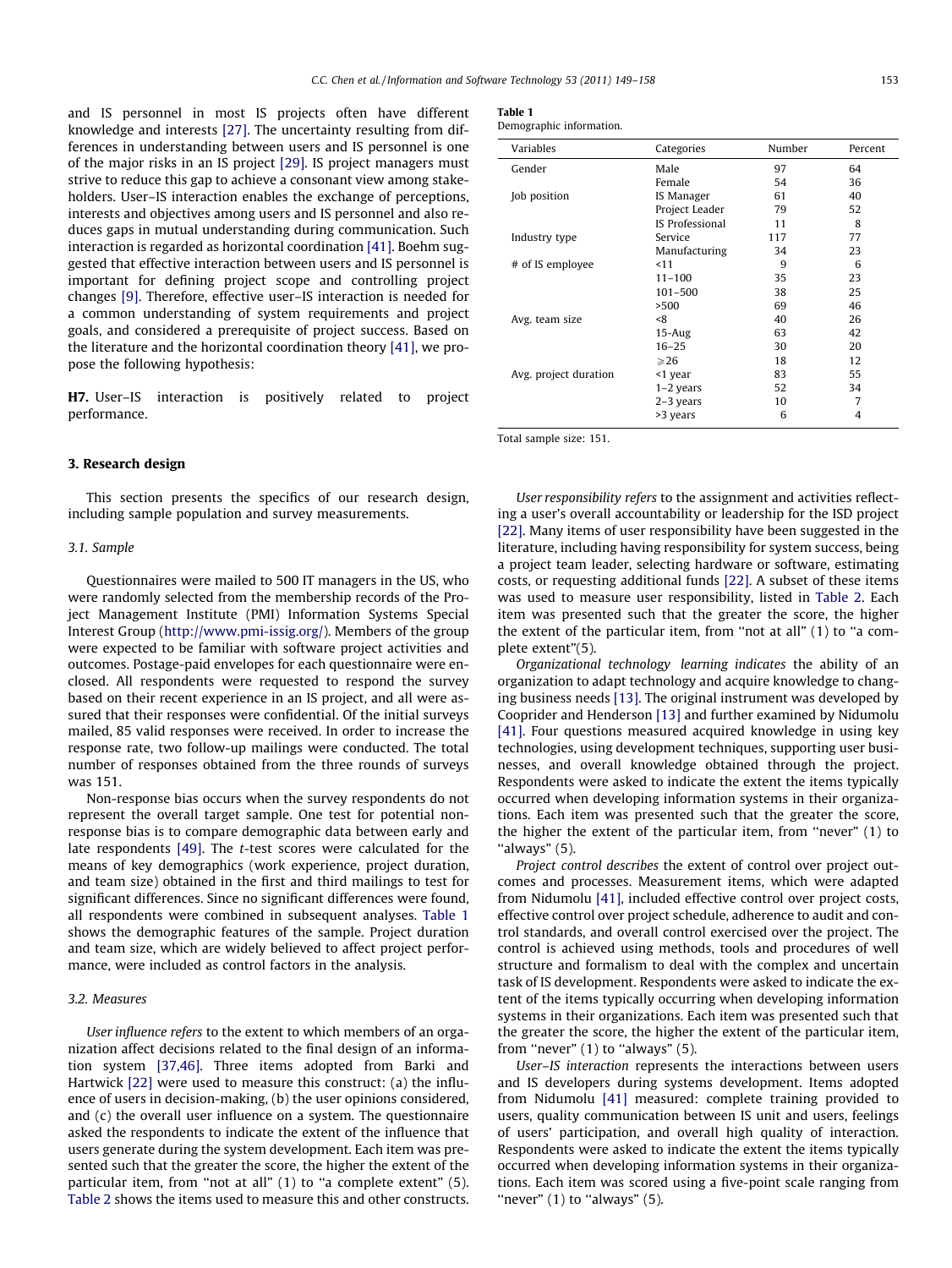#### <span id="page-5-0"></span>Table 2

Measurement model – confirmatory factor analysis results.

| Construct/indicators                                                                                                                                                                                                                                                                                                                                                                  | Factor loading                         | <b>ITC</b>                             | t-Statistics                                       |
|---------------------------------------------------------------------------------------------------------------------------------------------------------------------------------------------------------------------------------------------------------------------------------------------------------------------------------------------------------------------------------------|----------------------------------------|----------------------------------------|----------------------------------------------------|
| User influence ( $CR = .87$ ; $AVE = .69$ ; $CA = .77$ )<br>1. How much influence did users have in decisions made about his system during its development<br>2. To what extent were user opinions about this system actually considered by IS personnel?<br>3. Overall, how much personal influence did users have on this system?                                                   | .78<br>.85<br>.86                      | .60<br>.55<br>.70                      | 10.43<br>27.11<br>16.81                            |
| User responsibility ( $CR = .78$ ; $AVE = .55$ ; $CA = .60$ )<br>1. Did users have responsibility for requesting additional funds to cover unforeseen time/cost overruns?<br>2. Did users have responsibility for the success of the new system?<br>3. Did users have main responsibility for the development project during system definition and system implementation?             | .68<br>.87<br>.65                      | .36<br>.45<br>.43                      | 7.54<br>17.11<br>6.19                              |
| Learning (CR = .88, AVE = .64; CA = .8)<br>1. Knowledge is acquired by your organization about use of key technologies<br>2. Knowledge is acquired by your organization about use of development techniques<br>3. Knowledge is acquired by your organization about supporting users activities<br>4. Overall knowledge is acquired by your organization through the project conducted | .83<br>.78<br>.81<br>.78               | .69<br>.66<br>.62<br>.57               | 25.20<br>14.44<br>21.70<br>15.37                   |
| Project control ( $CR = .90$ ; $AVE = .69$ ; $CA = .85$ )<br>1. Effective control over project costs<br>2. Effective control over project schedules<br>3. Adherence to audit and control standards<br>4. Overall control exercised over projects                                                                                                                                      | .82<br>.87<br>.72<br>.91               | .66<br>.72<br>.57<br>.81               | 22.87<br>35.11<br>10.19<br>52.94                   |
| User-IS interaction (CR = 0.917; AVE = 0.736; CA = .88)<br>1. Complete training provided to users<br>2. Quality communication between IS units and users<br>3. Users' feelings of participation<br>4. Overall high quality of interactions with IS users                                                                                                                              | .70<br>.88<br>.91<br>.93               | .56<br>.75<br>.80<br>.84               | 11.99<br>32.91<br>48.74<br>50.39                   |
| Project management performance ( $CR = 0.90$ ; AVE = 0.61; $CA = .87$ )<br>1. Ability to meet project goals<br>2. Expected amount of work completed<br>3. High quality of work completed<br>4. Adherence to schedule<br>5. Adherence to budget<br>6. Efficient task operations                                                                                                        | .79<br>.77<br>.75<br>.82<br>.78<br>.79 | .69<br>.67<br>.62<br>.73<br>.68<br>.68 | 18.66<br>16.77<br>17.65<br>23.20<br>18.11<br>17.01 |

Note: CR: composite reliability; CA: Cronbach alpha; ITC: item-total correlation.

Project Performance contains at least three dimensions: staying within budget, adherence to the schedule, and satisfying user requirements [\[36\]](#page-9-0). Others suggest additional dimensions such as the amount and quality of the work produced and the ability to meet project goals [\[23\].](#page-8-0) The measurement items employed in this study were adapted from Henderson and Lee [\[23\]](#page-8-0). Similar items were also used by Beck et al. [\[8\]](#page-8-0). Respondents were asked to indicate their satisfaction towards the project performance for the information systems considered. Each item was scored on a fivepoint scale ranging from "total disagreement" (1) to "total agreement" (5).

#### 4. Data analysis and results

We applied the method of Partial Least Squares (PLS) to examine constructs and hypothesis, by using PLS-Graph Version 3.01 [\[10\]](#page-8-0). The PLS method was chosen because it has minimal demands on sample size and residual distribution and is widely used in IS research [\[57\]](#page-9-0). The PLS assesses the measurement model within the context of the structural model by estimating the loadings of indicators on constructs and then by iteratively estimating causal relationships among constructs [\[12\].](#page-8-0)

The reliability, convergent validity and discriminant validity of the model were tested. Individual item reliability was examined by observing the factor loading of each item. A high loading implies that the shared variance between constructs and its measurement is higher than error variance [\[24\].](#page-8-0) Factor loadings should exceed .70 and should be statistically significant (t-statistics in Table 2) to confirm reliability [\[12\]](#page-8-0). Item-total correlation (ITC) refers to the correlation between an individual item and the total score of all other items in the same construct. The ITC reveals the internal consistency of a construct. Items with extremely low ITC (e.g.,

<0.3) should be eliminated before further analysis. Thus, the measures for User Responsibility with extremely low loading factor (<0.4) and low ITC (<0.3) were eliminated for the user responsibility construct.

Convergent validity of a construct must be confirmed when the construct is measured by multiple indicators. Convergent validity can be examined by construct reliability, composite reliability (CR), and average variance extracted (AVE) by constructs [\[5\].](#page-8-0) Construct reliability can be verified by Cronbach alpha (>.7 recommended) [\[5\].](#page-8-0) To obtain the composite reliability of constructs (>.70 recommended), the sum of loadings is squared and then divided by the combination of the sum of squared loading and the sum of the error terms. The AVE reflects the variance captured by indicators, and a value greater than 0.5 is recommended [\[5\]](#page-8-0). Table 2 shows the statistical results, which confirmed that the constructs adopted in this study had acceptable convergent validity.

Discriminant validity indicates whether the measures of constructs differ from each other. It is assessed by testing whether the square root of the AVE exceeds the correlation coefficients [\[11\]](#page-8-0). For each construct in this study, the square root of AVE exceeds the correlation between each pair of constructs (see [Table](#page-6-0) [3](#page-6-0)). The skewness and kurtosis of each construct were small, which indicated a normal distribution in the constructs [\[19\]](#page-8-0). Discriminant validity can also be examined by testing whether each indicator has a higher loading on the construct of interest than on any other constructs [\[10\]](#page-8-0). This study includes exploratory factor analysis to evaluate the discriminant validity of the considered variables. EFA was performed on the indicators of the variables using SPSS 18.0. All cross loadings in the analysis results are equal or lower than 0.5. The loading analysis results confirmed the discriminant validity and convergent validity of observed indicators.

Multicollinearity is indicated by very strong correlations (>.80) among independent variables [\[1\],](#page-8-0) by VIF exceeding 4.0, or by toler-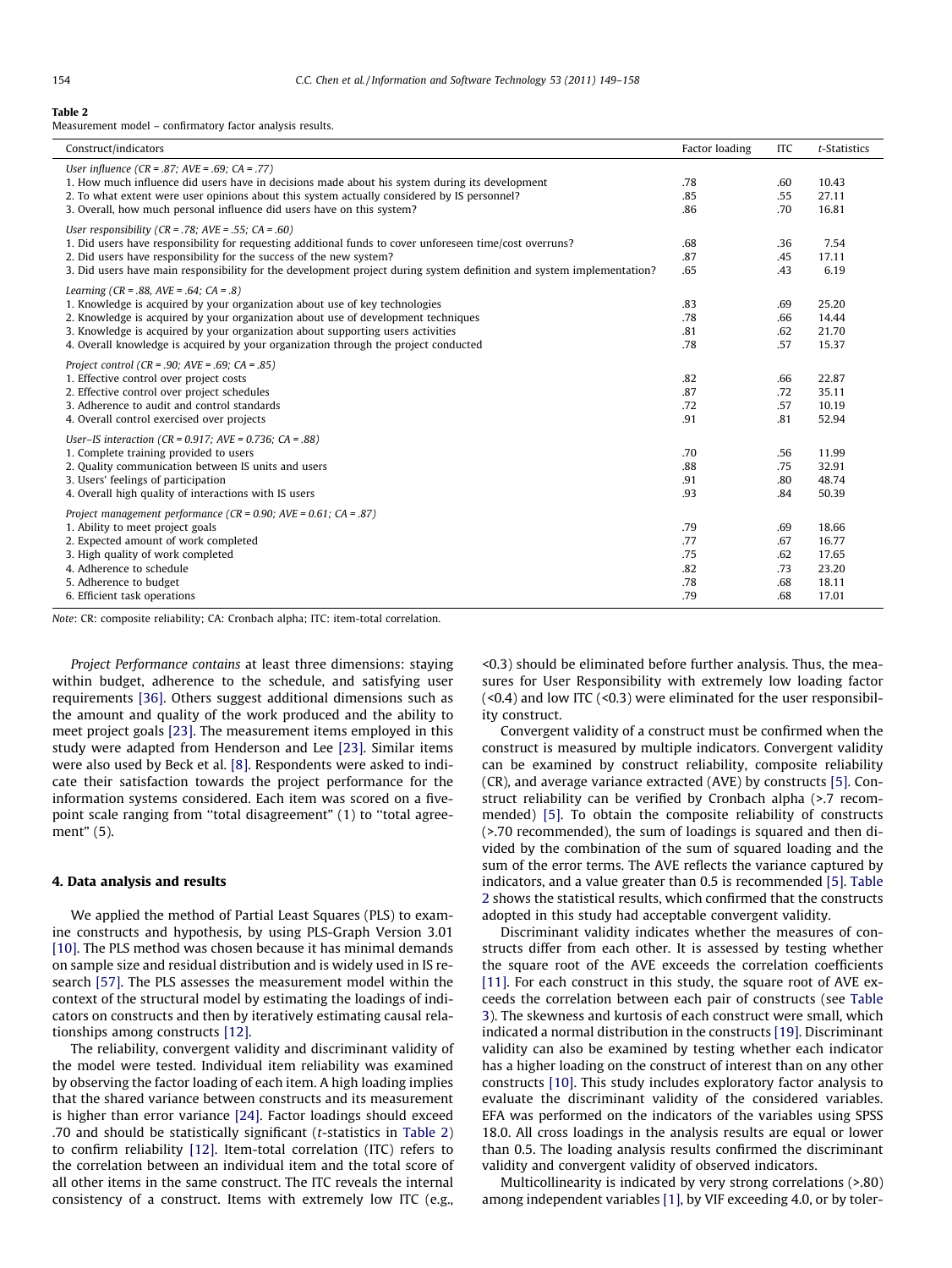| Table 3                                |  |
|----------------------------------------|--|
| Descriptive analysis and correlations. |  |

<span id="page-6-0"></span> $T = 3$ 

| Variables                 | Mean | SD   | M <sub>3</sub> | M <sub>4</sub> | H%   | Correlations (and AVE square root) |                 |                  |                  |     |     |
|---------------------------|------|------|----------------|----------------|------|------------------------------------|-----------------|------------------|------------------|-----|-----|
|                           |      |      |                |                |      | UI                                 | UR              | .,               | PC               | UII | PP  |
| User influence (UI)       | 3.75 | 0.83 | $-1.09$        | 1.52           | 58.3 | .83                                |                 |                  |                  |     |     |
| User responsibility (UR)  | 2.70 | 0.94 | $-0.02$        | $-0.73$        | 13.2 | .33"                               | .74             |                  |                  |     |     |
| Learning $(L)$            | 3.58 | 0.76 | $-0.40$        | 0.36           | 40.0 | .37 <sup>2</sup>                   | $.24^{\degree}$ | .80              |                  |     |     |
| Project control (PC)      | 3.34 | 0.89 | $-0.42$        | 0.10           | 27.2 | .46                                | $.28^{\degree}$ | $.46^{\degree}$  | .83              |     |     |
| User-IS interaction (UII) | 3.49 | 0.86 | $-0.44$        | $-0.16$        | 37.6 | .46                                | .47             | .34 <sup>2</sup> | .54 <sup>°</sup> | .86 |     |
| Project performance (PP)  | 3.65 | 0.78 | $-0.24$        | $-0.61$        | 40.4 | .47                                | .29             | .40 <sup>°</sup> | .68              | .53 | .78 |

Note: AVE square roots appear on the correlations diagonal; M3: skewness; M4: kurtosis.

 $p < .01$ ; H%: percentage of high scores (i.e.,  $\geq 4$ ).

ance less than 0.2 [\[19\].](#page-8-0) Table 3 shows that correlations between constructs ranged from 0.24 to 0.55. To further examine multicollinearity, SPSS was used to examine PLS output for collinearity. All VIF values ranged from 1.33 to 1.78, and tolerance values ranged from 0.56 to 0.75, which indicated that multicollinearity was not problematic in the data analysis (see [Table 6](#page-8-0) in [Appendix A](#page-8-0)). User influence revealed correlations of 0.46 with project control, 0.37 with learning, and 0.47 with project performance, which were stronger than the correlations of user responsibility with project control (0.28), learning (0.24), and project performance (0.29). The percentile of ''high score" listed in Table 3 shows the extent of user influence and user responsibility in the project teams considered.

Table 4 shows the results of the structural equation model. All hypotheses except H1b, H2b and H5 were supported. Nonsignificant paths indicate full mediation or dominance by the mediators which show significance to project performance. The t-statistics for these supported hypotheses were all significant at the .05 level. The total variance explained for user–IS interaction quality reached 0.33, which indicated that user influence and user responsibility play important roles for improving the interaction between users and IS staffs. The total variance explained for project performance in the examined model was 0.52, which is considered reasonably high in social science studies. Both user influence and user responsibility positively impacted interaction quality with path coefficients of 0.35 and 0.36, respectively. The path coefficients of user influence to learning and project control were 0.32 and 0.41, respectively, which significantly differed from those of user responsibility to learning (0.14) and project control (0.14).

For the considered processes, both project control and user–IS interaction positively impact project performance, with path coefficients of 0.48 and 0.17, respectively. Table 3 shows that user influence and user responsibility were positively correlated with project performance (0.47 and 0.29, respectively). [Table 5](#page-7-0) summarizes the hypotheses testing results.

## 5. Discussion

This survey of 151 IT project managers confirms the positive relationship among user influence and user responsibility on project performance. The analysis results show that user influence and responsibility can produce better quality ISD processes for IS project teams. Specifically, the practice of user influence and responsibility significantly improves the quality of user–IS interaction. Interestingly, the processes that they improve are substantially different in degree. User responsibility prompts interaction quality but not learning or project control. Interaction quality can be improved even more by user responsibility together with user influence. A possible explanation is that the responsibility to users induces users' intention to communicate with IS personnel, but not vice versa. On the other hand, user influence significantly affected all processes considered, especially project control, which had the largest effect on project performance.

Accordingly, project managers should note that requesting user responsibility may not enable IS personnel to provide users with sufficient knowledge and information for improving learning and project control. On the other hand, user influence prompts IS personnel to communicate with users in order to obtain a consensus when making a decision for system requirements and project goals. The communication intention of IS personnel thus significantly improves learning and project control significantly.

In addition to confirming the effect process quality on project success, the analysis results show that ISD processes (i.e., organizational technology learning, project control, and user–IS interactions) have a fully mediating effect between user responsibility and project performance and a partially mediating effect between user influence and project performance. This indicates that user influence and user responsibility significantly improve process performance and therefore benefit project management. These findings clarify the inclusive result about the impact of user participation on project performance reported in the literature and have important implications for both practice and research.

## 5.1. Managerial implications

This study presents two major implications for IT project managers. For IT project managers, a major implication of this study is that user influence should be more emphasized than user responsibility. Inviting users and requesting them to take responsibility for the results of the system development is not sufficient to reach

#### Table 4

Path analysis results (hypothesis testing).

| Independent variables                                                                                | Dependent variables               |                                   |                                             |                                                    |  |  |  |
|------------------------------------------------------------------------------------------------------|-----------------------------------|-----------------------------------|---------------------------------------------|----------------------------------------------------|--|--|--|
|                                                                                                      | Learning                          | Project control                   | User-IS interaction                         | Project performance                                |  |  |  |
| User influence<br>User responsibility<br>Learning<br>Project control<br>User-IS interaction<br>$R^2$ | $.32$ <sup>**</sup><br>.14<br>.15 | $.41$ <sup>**</sup><br>.14<br>.23 | .35 <sup>°</sup><br>.36 <sup>°</sup><br>.33 | .14<br>.01<br>.07<br>$.48^{\degree}$<br>.17<br>.52 |  |  |  |

One-tailed:  $\gamma p < .05$ ;  $\gamma p < .01$ .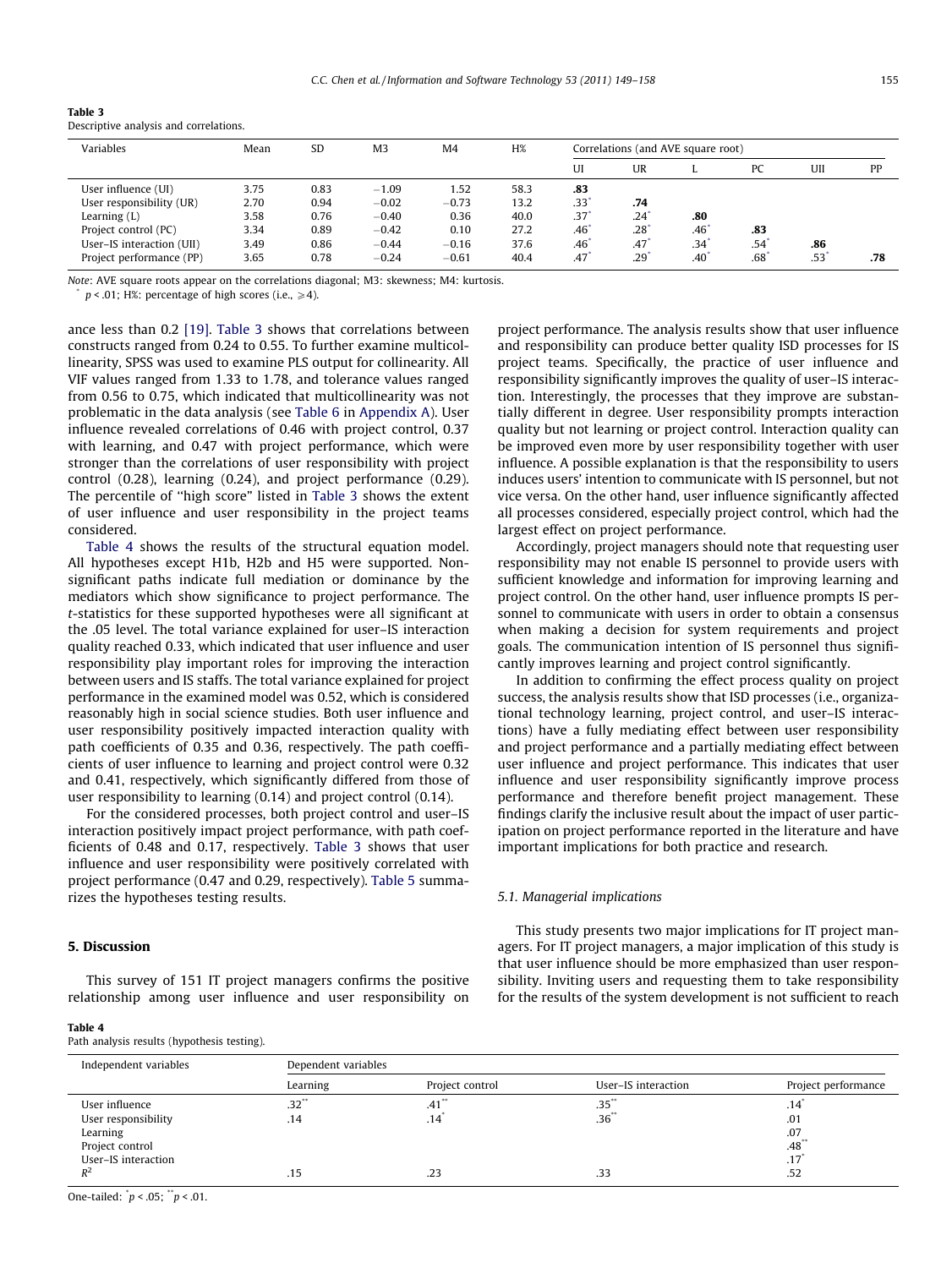<span id="page-7-0"></span>

| таніс Э |                              |  |
|---------|------------------------------|--|
|         | Summary of hypothesis tests. |  |

| Hypothesis                                                                                                                                              | Test results               |
|---------------------------------------------------------------------------------------------------------------------------------------------------------|----------------------------|
| H <sub>1</sub> a: User influence is positively related to project performance<br>H1b: User responsibility is positively related to project performance  | Supported<br>Not supported |
| H2a: User influence is positively related to organizational technology learning                                                                         | Supported                  |
| H2b: User responsibility is positively related to organizational technology learning                                                                    | Not supported              |
| H3a: User influence is positively related to project control                                                                                            | Supported                  |
| H3b: User responsibility is positively related to project control                                                                                       | Supported                  |
| H4a: User influence is positively related to user–IS interactions                                                                                       | Supported                  |
| H4b: User responsibility is positively related to user-IS interactions                                                                                  | Supported                  |
| H5: Organizational technology learning is positively related to project performance<br>H6: Project control is positively related to project performance | Not supported<br>Supported |
| H7: Effective user–IS interactions is positively related to project performance                                                                         | Supported                  |

an effective IS development. User influence can be exerted through formal procedures or informal practices. Development methods that heavily empower users are more likely to promote user–IS interactions. For example, a large scale e-bank reportedly used unsolicited feedback to promote user influence and user–IS interactions [\[39\]](#page-9-0). Project managers can also employ internal auditors to conduct project health checks (PHCs) periodically to assess whether inherent risks are under control [\[42\].](#page-9-0) The employment of internal auditors is a form of user influence for improving project control and effective user–IS interactions.

Second, project control is more significant to project management among the system development processes. Continuously monitoring and controlling the system implementation process is essential for improving project performance. Project control techniques, such as control charts and process sigma, can help in fine-tuning the system development life cycle [\[20\].](#page-8-0) Vendor-based sponsors also play control roles in project performance by protecting project quality and resourcing the project [\[32\]](#page-8-0). Efficient management controls, including management review and change control, can enhance software flexibility and maintainability as well as project performance [\[54\]](#page-9-0). An IT project manager needs to employ effective control techniques to increase the success of system development.

## 5.2. Research implications

One implication of this study is that evaluating the overall practice of user participation cannot clarify how users affect IS project performance. The significant components of user participation must be evaluated separately to explore their effects on ISD process performance. User influence and user responsibility can provide further insight into user participation. Second, user influence associated with user responsibility can effectively improve IS process quality. User responsibility improves project control and promotes user–IS interactions. Compared to user responsibility, user influence has a greater effect on overall processes, especially on learning and project control. This implies the significance of user influence on the research of IS projects for improving process performance.

Finally, the system development process has significant mediating effects on the impact of user participation to project performance, particularly project control and user–IS interactions. User influence directly impacts project performance whereas user responsibility indirectly impacts project performance through quality ISD process. These findings clarify the relationships among user influence, user responsibility, and IT project performance.

## 5.3. Limitations

The first limitation of the study is that project mangers, rather than users, were asked about user influence and responsibility based on their perception. This survey is an indirect measure, and is widely adopted in the literature, e.g., [\[27,55\].](#page-8-0) However, single IT managers were the only source of the survey instrument for each project considered, which raises the possibility of single respondent bias. Second, self-perception of project performance may be a possible bias. However, self-appraisal is regarded as a valid predictor of performance because individuals often judges their own performance in a complete aspect for the dimensions of performance [\[27\].](#page-8-0) Third, this study considered only a set of dimensions for the measure of project performance. Several dimensions of system success are not included, such as system usage, user satisfaction, impact to individuals, and to organization. The fourth potential limitation is that the questionnaire asked IT managers to recall their recent experiences. Because the measures required perceptive evaluations after project completion, memories may have faded or may have become confused with memories of other projects and processes. However, recall is the only viable way to conduct data collection in a survey.

## 6. Conclusion and outlook

The contribution of this study is threefold. First, it provides researchers with a new avenue of examining the effects of user participation – for example, user influence and user responsibility. Second, it provides researchers with a larger picture of how users influence the final project outcomes, in addition to user participation. Third, this study explores the effects of user influence and user responsibility on the system development process. Results of the analysis show that the management practice of user influence and responsibility can encourage quality processes, which in turn improves project management performance. This study makes a case for not treating user participation as a single activity to manage. More general user participation does not necessarily contribute to the improvement of project performance. Although user participation is a specific construct of ISD theory, the findings in this study stress the importance of further decomposing this construct into user influence and user responsibility due to their different effects on mediating factors and project performance.

An effective IT project manager needs to delicately manage user participation by balancing user influence and user responsibility across the system development life cycle. This study highlights the importance of increasing user influence in an attempt to increase organizational technology learning, project control, and user–IS interaction. Improving these three areas can lead to improved project performance. User influence has a direct effect on increased project performance. However, overemphasizing user responsibility cannot produce the same coordination or close ties with project performance as user influence. This might be because user responsibility cannot significantly improve project control and organizational technology learning. Thus, the exercise of user responsibility alone cannot directly increase project performance.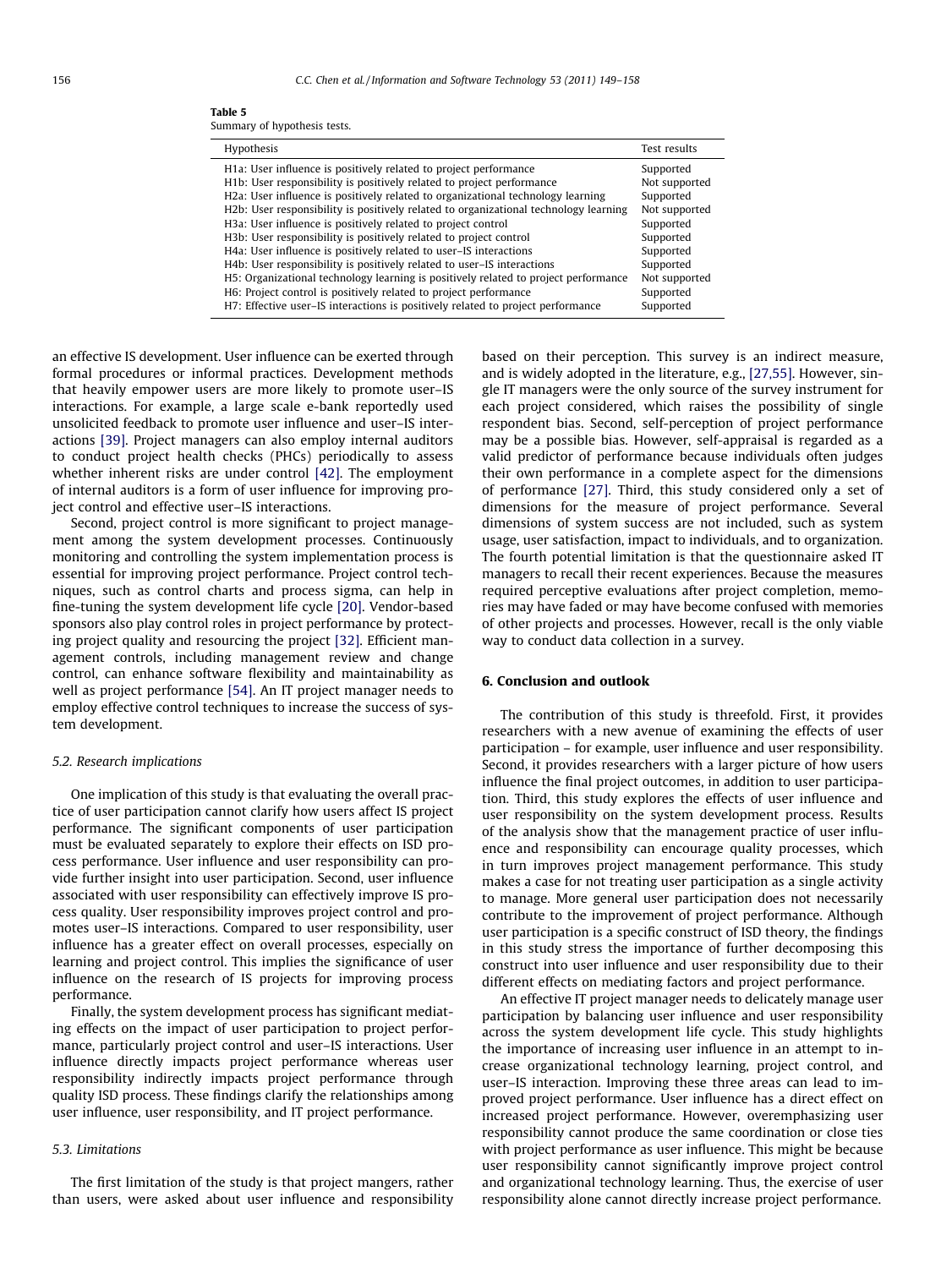<span id="page-8-0"></span>Table 6 Statistics for multicollinearity.

|            | Standardized coefficients |           | Correlations |            |         |      | Collinearity statistics |            |
|------------|---------------------------|-----------|--------------|------------|---------|------|-------------------------|------------|
|            | <b>Beta</b>               | $t$ -Test | Sig.         | Zero-order | Partial | Part | Tolerance               | <b>VIF</b> |
| (Constant) |                           | .018      | .986         | .461       | .151    | .106 | .697                    | 1.435      |
| UI         | .127                      | 1.822     | .071         | .290       | .040    | .028 | .751                    | 1.332      |
| UR         | .032                      | .473      | .637         | .403       | .075    | .052 | .746                    | 1.340      |
| <b>OL</b>  | .061                      | .901      | .369         | .684       | .490    | .390 | .590                    | 1.694      |
| PC         | .507                      | 6.696     | .000         | .521       | .164    | .115 | .562                    | 1.778      |
| UII        | .154                      | 1.982     | .049         |            |         |      |                         |            |

The merit of considering user influence in terms of influencing project performance can be examined in the virtual project context where users have less influence on project outcomes than they do in face-to-face projects. Global IT projects often transcend country boundaries and involve users and developers with varying cultural backgrounds. For instance, the directive control of top management on the system development process may fail to earn trust from Korean system developers [\[44\].](#page-9-0) User influence in JAD meetings plays a more important role for Korean developers in enhancing user–IS communication and project performance. In contrast, unmet project goals rather than user participation play a more important role for US and Japanese developers. How will cultural factors influence the effect of user influence on user–IS interactions, organizational technology learning, and project control? What kinds of influence can a user exert to effectively manage a project? The isomorphism between user influence and project performance may be weaker in virtual, global IT projects. Future research should replicate this study in virtual, global IT projects and examine if the effect of mediating factors between user influence and project performance still exist. If not, what other factors are more relevant in the virtual, global context? This study provides an impetus for continued discussion on the importance of assessing user participation as a multi-factor, consisting of user influence and user responsibility, in different IT project management contexts.

### Acknowledgments

The research is partially funded by grants from National Science Council, Taiwan under the Project Nos. 98-2410-H-002-072-MY2 and 98-2410-H-155-022-MY2.

#### Appendix A

#### See Table 6.

#### References

- [1] J.C. Anderson, D.W. Gerbing, Structural equation modeling in practice: a review and recommended two-step approach, Psychological Bulletin 103 (3) (1988) 411–423.
- [2] J.C. Anderson, J.A. Narus, Understanding, Creating, and Delivering Value, Business Market Management, Prentice Hall, Upper Saddle River, New Jersey, 1999.
- [3] C. Argyris, D.A. Schon, Organizational Learning: A Theory of Action Perspective, Addison-Wesley, Readings, MA, 1978.
- [4] S. Augustine, B. Payne, F. Sencindiver, S. Woodcock, Agile project management: steering from the edges, Communications of the ACM 48 (12) (2005) 85–89.
- [5] R.P. Bagozzi, Y. Yi, On the evaluation of structural equation models, Academy of Marketing Science 16 (1) (1988) 74–94.
- [6] H. Barki, J. Hartwick, Rethinking the concept of user involvement, MIS Quarterly (13) (1989) 53–63.
- [7] C.M. Beath, W.J. Orlikowski, The contradictory structure of systems development methodologies: deconstructing the IS-User relationship in information engineering, Information Systems Research 5 (4) (1994) 350–377.
- [8] P. Beck, J.J. Jiang, G. Klein, Prototyping mediators to project performance: learning and interaction, Journal of Systems and Software 79 (7) (2006) 1025– 1035.
- [9] B.W. Boehm, Software Risk Management, IEE Computer Society Press, Washington, DC, 1989.
- [10] W.W. Chin, PLS-graph Manual, version 3.01, Calgary, University of Calgary, AB, 2003.
- [11] W.W. Chin, Issues and opinions on structural equation modeling, MIS Quarterly 22 (1) (1998) 7–16.
- [12] W.W. Chin, B.L. Marcolin, P.R. Newsted, A partial least squares latent variable modeling approach for measuring interaction effects: results from a Monte Carlo simulation study and an electronic-mail emotion/adoption study, Information Systems Research 14 (2) (2003) 189–217.
- [13] J. Cooprider, J. Henderson, Technology-process fit: perspectives on achieving prototyping effectiveness, Journal of Management Information Systems 7 (3) (1990) 67–87.
- [14] T. Debbie, S. Marion, G. Klein, J.J. Jiang, User and developer common knowledge: effect on the success of information system development projects, International Journal of Project Management 27 (7) (2009) 657– 664.
- [15] K.M. Eisenhardt, B.N. Tabrizi, Accelerating adaptive processes: product innovation in the global computer industry, Administrative Science Quarterly 40 (1) (1995) 84–110.
- [16] C.R. Emery, A cause-effect-cause model for sustaining cross-functional integration, Business Process Management Journal 15 (1) (2009) 93–108.
- [17] M.J. Gallivan, M. Keil, The user developer communication process: a critical case study, Information Systems Journal 13 (1) (2003) 37–68.
- [18] T. Gorschek, M. Svahnberg, A. Borg, A. Loconsole, A controlled empirical evaluation of a requirements abstraction model, Information and Software Technology 49 (7) (2007) 790–805.
- [19] J. Hair, W. Black, B. Babin, R. Anderson, R. Tatham, Multivariate Data Analysis, sixth ed., Pearson Prentice Hall, Upper Saddle River, New Jersey, 2006.
- [20] S.E.A. Hamza, Monitoring and controlling design process using control charts and process sigma, Business Process Management Journal 15 (3) (2009) 358– 370.
- [21] M.A. Harris, H.R. Weistroffer, A new look at the relationship between user involvement in systems development and system success, Communications of the Association for Information Systems 24 (1) (2009) 1–16.
- [22] J. Hartwick, H. Barki, Explaining the role of user participation in information system use, Management Science 40 (4) (1994) 440–465.
- [23] J.C. Henderson, S. Lee, Managing I/S design teams: a control theory perspective, Management Science 38 (6) (1992) 757–777.
- [24] J. Hulland, Use of partial least squares (PLS) in strategic management research: a review of four recent studies, Strategic Management Journal 20 (1999) 195– 204.
- [25] J.J. Jiang, G. Klein, Software development risks to project effectiveness, Journal of Systems and Software 52 (1) (2000) 3–10.
- [26] J. Jiang, G. Klein, P. Beck, E.T.G. Wang, relationship of skill expectation gap between IS employees and their managers with user satisfaction, Information Resources Management Journal 20 (3) (2007) 32–45.
- [27] J.J. Jiang, G. Klein, H.G. Chen, The effects of user partnering and user nonsupport on project performance, Journal of Association for Information Systems 7 (2) (2006) 68–90.
- [28] G.R. Jones, J.M. George, The experience and evolution of trust: implications for cooperation and teamwork, Academy of Management Review 23 (3) (1998) 531–546.
- [29] M. Keil, L. Li, L. Mathiassen, G. Zheng, The influence of checklists and roles on software practitioner risk perception and decision-making, Journal of Systems and Software 81 (6) (2008) 908–919.
- [30] K. Kendall, J.E. Kendall, Systems Analysis and Design, sixth ed., Prentice Hall, Upper Saddle River, NJ, 2005.
- [31] L.J. Kirsch, C.M. Beath, The enactments and consequences of token, shared, and compliant participation in information systems development, Management & Information Technology 6 (4) (1996) 221–254.
- [32] L. Liu, P. Yetton, Sponsorship and IT vendor management of projects, Journal of Information Technology 24 (1) (2009) 46–54.
- [33] A. Majchrzak, C.M. Beath, R.A. Lim, W.W. Chin, Managing client dialogues during information systems design to facilitate client learning, MIS Quarterly 29 (4) (2005) 653–672.
- [34] M.L. Markus, J.Y. Mao, Participation in development and implementation updating an old, tired concept for today's IS contexts, Journal of the Association for Information Systems 5 (11–12) (2004) 514–544.
- [35] R.C. Mayer, J.H. Davis, F.D. Schoorman, An integrative model of organizational trust, Academy of Management Review 20 (1995) 709–734.